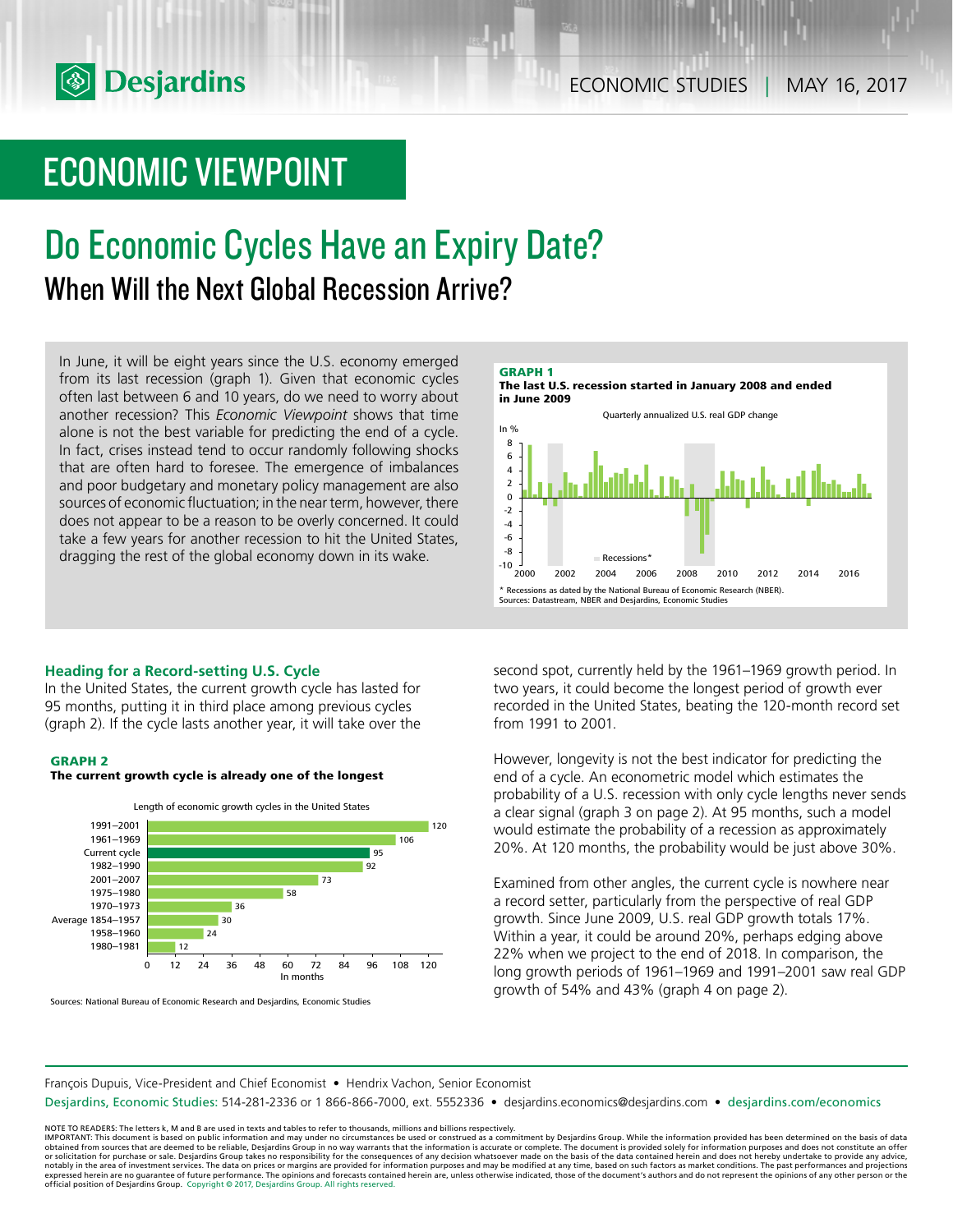

#### **GRAPH 3**

**Cycle length alone is a poor indicator of the probability of a recession**



\* Estimated using a Probit type model with a constant and variable that represent the cumulative ngth of growth cycles. Source: Desjardins, Economic Studies

### **GRAPH 4**

**The current cycle is showing weak real GDP growth overall**



Sources: Datastream, National Bureau of Economic Research and Desjardins, Economic Studies

For some people, the weak real GDP growth since 2009 could be an argument in favour of the end of the cycle still being a long way off. However, history tells us that a recession can occur even without strong initial real GDP growth. Moreover, in terms of growth, the current cycle is similar to the one that preceded it. U.S. real GDP had expanded 18% from the 2001 trough to the 2007 peak.

## **A Shorter Cycle in the Other Advanced Nations**

Most of the other advanced nations have already experienced an end of cycle since the 2008–2009 recession. In the euro zone, the financial difficulties that faced several governments and fears about the banking system triggered a recession starting in 2011 that lasted until early 2013 (graph 5). The euro zone's current growth cycle is therefore only four years long.

In Japan, it has been even less time since the last recession. Sharper demographic ageing there reduces average economic growth so much that real GDP growth frequently goes into negative territory with the least shock. Japanese real GDP has posted at least two consecutive quarterly declines five times in the last 10 years (graph 6). The two quarters of

## **GRAPH 5**

**Following the 2008–2009 recession, the sovereign debt crisis struck the euro zone in 2011–2013**



**GRAPH 6 Phases of GDP contraction are more frequent in Japan**



contraction rule is often used to identify recessions.<sup>1</sup> The 2008–2009 recession was the worst, followed by 2010–2011. The last recession, in 2014, was triggered by a sales tax increase. The Japanese initially moved up some spending then, after the tax increase came into effect, slashed consumption.

In Canada, the drop in oil prices triggered a short-lived two-quarter contraction by real GDP in early 2015 (graph 7 on page 3). The shock was big enough to persuade the Bank of Canada to cut its key rates twice. Canada's current growth cycle has therefore only lasted two years, making it one of the shortest among the advanced economies.

## **The U.S. Cycle's Importance to the Global Cycle**

Although several advanced economies are posting shorter periods of growth, this does not necessarily protect them from a new shock, especially if the U.S. economy were to stumble. In

<sup>&</sup>lt;sup>1</sup> In the United States, the National Bureau of Economic Research (NBER) uses the change in four other variables to pinpoint the starts and ends of cycles: employment, personal income, industrial production, and business sales. The resulting dating is generally fairly consistent with the rule of two consecutive real GDP declines.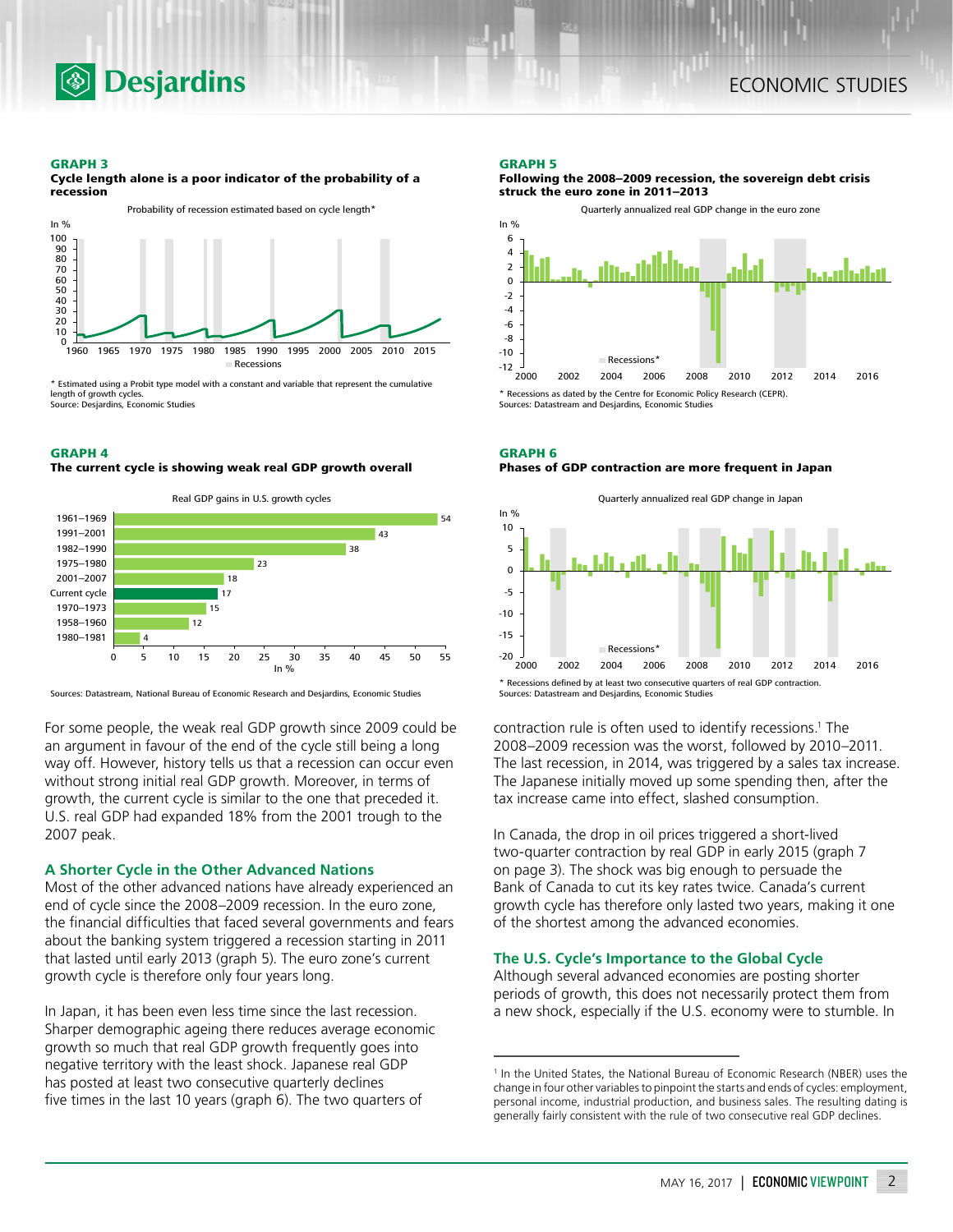

### **GRAPH 7**

**At the end of 2014, plunging oil prices triggered two consecutive quarterly declines in Canada's GDP**



fact, there is a strong similarity between the U.S. and the global cycles (graph 8). Moreover, causality tests generally show that the U.S. cycle has a significant impact on the cycles of the major advanced economies.<sup>2</sup> The U.S. economy can stand up to shocks from other countries fairly well but, in contrast, many countries face difficulties when the U.S. cycle ends.





This observation is consistent with the U.S. economy's heavy weight compared with the rest of the global economy. The United States accounts for about 16% of global GDP, putting it in second place behind China (graph 9). However, the U.S.'s weight is heavier if we only look at consumer spending. U.S. households represent just over 20% of global consumption, well ahead of the euro zone and China, which come in second and third (graph 10). If U.S. consumption tumbles, the potential impact on the rest of the global economy clearly seems larger than if the shock came from another country.

## **GRAPH 9 The United States is the world's second largest economy**



Sources: World Bank and Desjardins, Economic Studies

# **GRAPH 10 The United States ranks first for consumption**



Sources: World Bank and Desjardins, Economic Studies

# **Indebtedness Is Still a Threat**

While time alone may not cause recessions, it can allow imbalances to mount that can jeopardize an economic cycle's durability. Overinvestment and debt overload are examples. In the United States and other countries, the 2008–2009 recession was preceded by a heavy period of residential investment in which household debt loads soared. U.S. households are now in a much sounder position and the last decade's real estate euphoria has not returned. On the other hand, we can see that public debt has jumped (graph 11 on page 4). U.S. corporate debt loads have also posted remarkable growth, recently returning to their 2008 peak.

The public debt problem is not unique to the United States but is shared by nearly all advanced nations (graph 12 on page 4). In emerging nations, it is corporate debt that has surged in the last few years (graph 13 on page 4). Together, the result is that total global debt is higher now than it was in 2008.

## **Beware of Rising Interest Rates**

From their high in the early 1980s, interest rates have oscillated around a downtrend. This has certainly been a facilitating factor

<sup>&</sup>lt;sup>2</sup> The tests performed are Granger causality tests. Econometric tools were used to verify whether quarterly changes in U.S. real GDP explained changes in the GDPs of other parts of the world, and vice versa.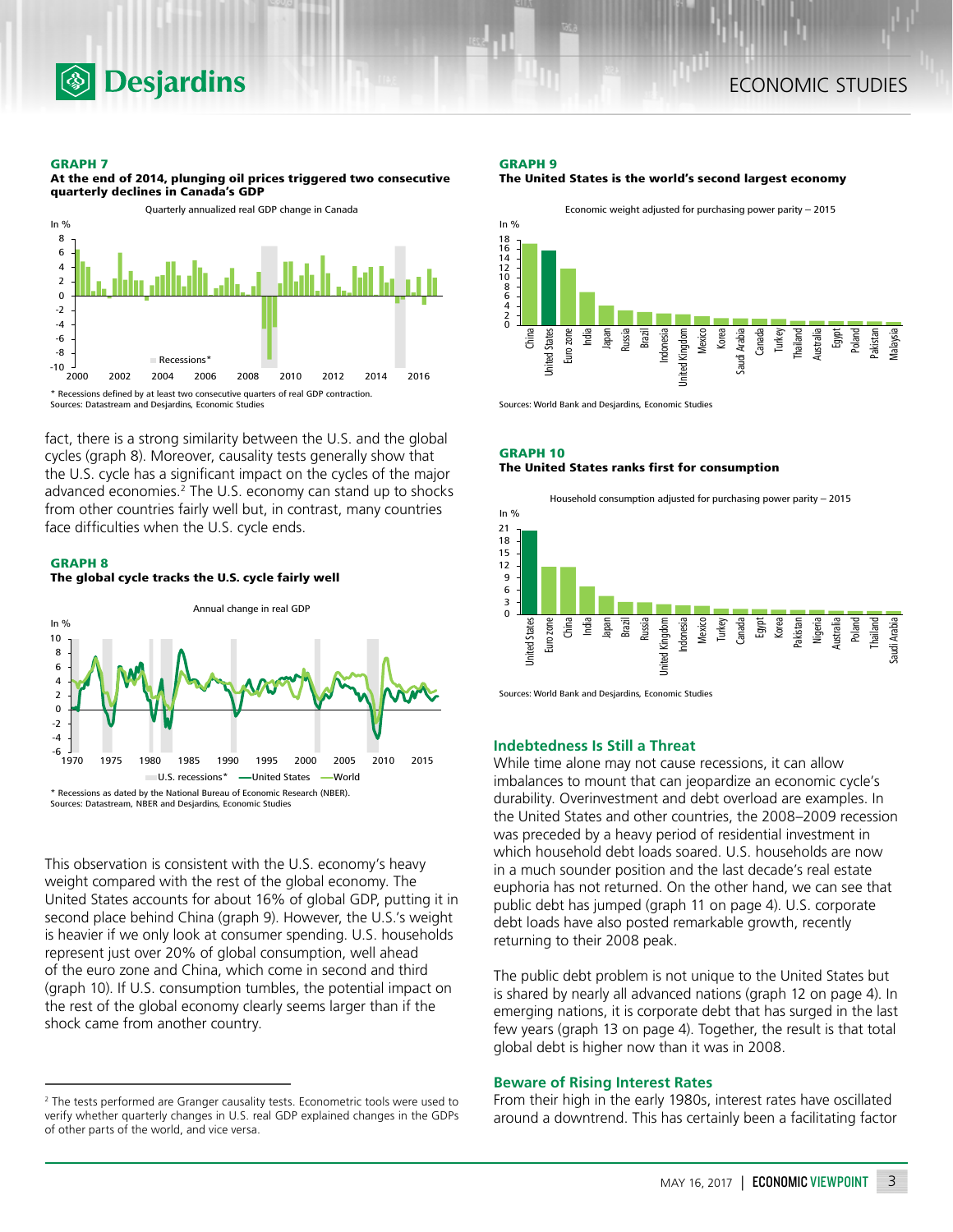

#### **GRAPH 11**



**Businesses and public administrations have taken over in the area of U.S. debt**



## **GRAPH 12 Public debt is worrisome in the advanced nations**



Sources: Bank for International Settlements and Desjardins, Economic Studies

#### **GRAPH 13**

**In emerging nations, it is corporate debt that is raising concern**



Sources: Bank for International Settlements and Desjardins, Economic Studies

in rising debt loads worldwide. Another uptrend, however slight, could weigh heavily on borrowers, including governments in advanced nations that have sharply increased their debt loads. Higher borrowing costs after many years of low rates could force them to cut spending or tax more. Either scenario would penalize global demand.

Investors could also be affected. A rise by bond yields would mean losses on the value of bonds. The race for returns in the last few years may also have skewed the assessment of some risk premiums, so rate movements could be even sharper for risky bonds. Companies that have resorted to bond financing could have trouble refinancing.

# **Donald Trump's Policies**

The current U.S. president promised to stimulate the economy by cutting taxes and increasing infrastructure spending. The problem is that this would probably only have a temporary impact on growth, subsequently leaving the impression that the economy is slowing, which could hurt consumer, business and investor confidence. Moreover, there is a real danger in stimulating the economy in a context in which the U.S. job market is already tighter (graph 14). Wages and inflation could shoot up, forcing the Federal Reserve (Fed) to further increase its key interest rates. Not to mention the fact that Donald Trump's promised measures would expand the already hefty U.S. public debt.

### **GRAPH 14 The U.S. jobless rate recently hit the low point reached in the previous economic cycle**



\* Recessions as dated by the National Bureau of Economic Research (NBER). Sources: Datastream, NBER and Desjardins, Economic Studies

President Donald Trump also has protectionist aims. The possible proliferation of customs tariffs in the United States would hurt global trade and economic growth in general. The impact would be magnified if other countries decided to retaliate with their own protectionist measures. Despite weaker growth, inflation could stay high in response to the increase in import prices and the difficulty in finding inexpensive local substitutes. Interest rates would also be higher.

# **Not to Mention Surprises**

Recessions can be triggered by a multitude of surprise shocks. A major armed conflict could break out and impact global trade and confidence. Nature's vagaries, including flooding, a tsunami, or major storm, also have the potential to make output contract. Sometimes, the surprises are generated by governments which, for example, suddenly change their budgetary or tax policies, or vote in legislation that can undermine a major segment of the economy. For large corporations, scandals and financial problems